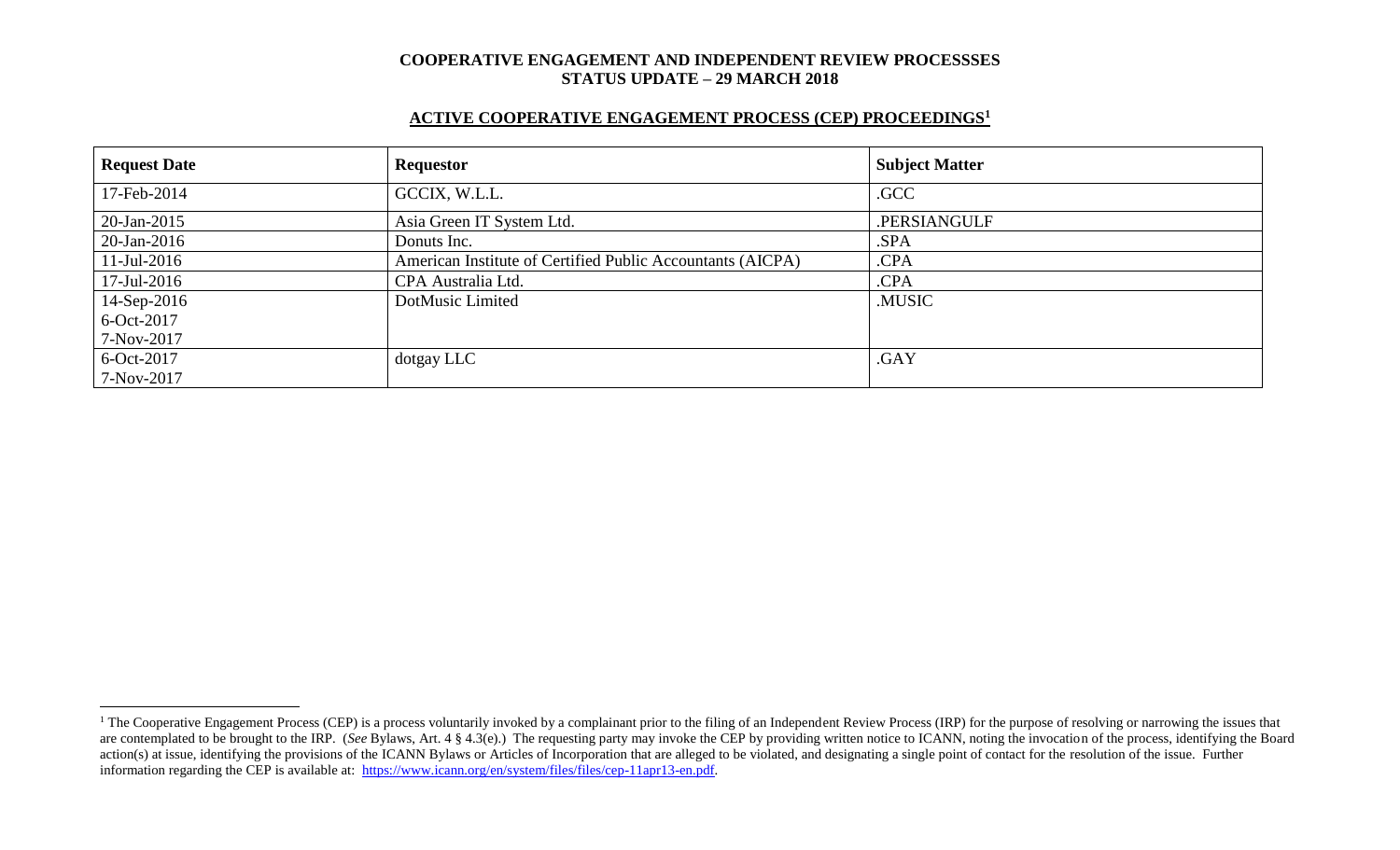# **RECENTLY CLOSED COOPERATIVE ENGAGEMENT PROCESS (CEP) PROCEEDINGS**

| <b>Request</b><br>t Date,           | eauestor                                                              | Mattei<br>-subiect - | $\cdots$<br><b>IRI</b><br>$\mathbf{r}$<br>–<br>Deadline<br>-Filing |
|-------------------------------------|-----------------------------------------------------------------------|----------------------|--------------------------------------------------------------------|
| $\sim$ -Aug-20 <sup>1</sup><br>2010 | and<br>Donuts<br>Glen.<br>Ruby.<br>. н.<br>$\sim$ 1110 $\sim$<br>- Lu | .WEB                 | $\bigwedge$ $\bigwedge$ $\bigwedge$<br>$Heb-Z$<br>∠∪               |

 $\overline{a}$ 

<sup>&</sup>lt;sup>2</sup> The CEP process provides that "[i]f ICANN and the requestor have not agreed to a resolution of the issues upon the conclusion of the cooperative engagement process, or if issues remain for a request for independent review, the requestor's time to file a request for independent review designated in the Bylaws shall be extended for each day of the cooperative engagement process, but in no event, absent mutual written agreement by the parties, shall the extension be for more than fourteen (14) days." (https://www.icann.org/en/system/files/files/cep-11apr13-en.pdf)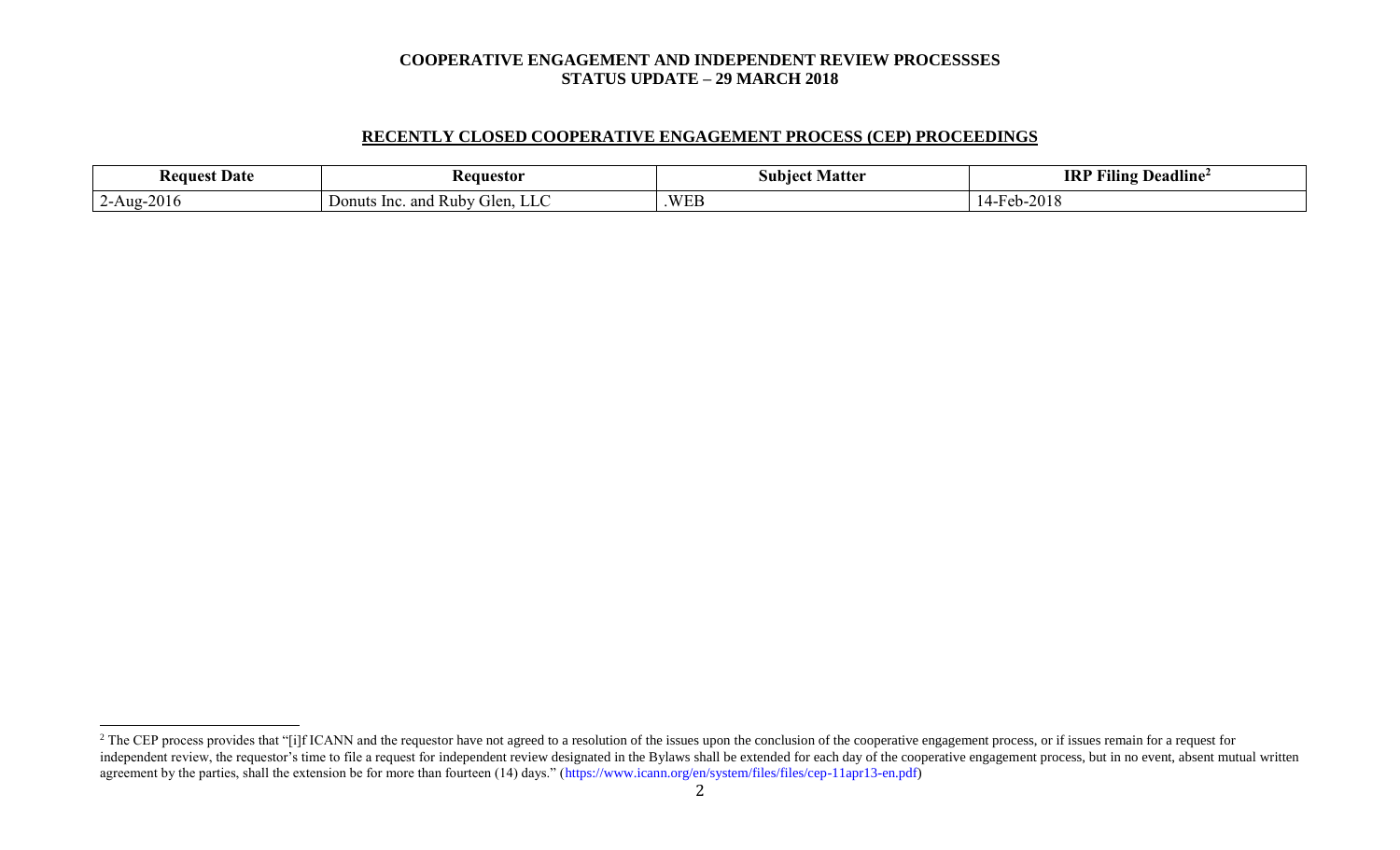#### **ACTIVE INDEPENDENT REVIEW PROCESS (IRP) PROCEEDINGS<sup>3</sup>**

| Date ICANN<br><b>Received</b><br>Notice of IRP | Date IRP<br><b>Commenced by</b><br><b>ICDR</b> | <b>Requestor</b> | <b>Subject Matter</b> | <b>Status</b> |  |  |
|------------------------------------------------|------------------------------------------------|------------------|-----------------------|---------------|--|--|
| There are no active IRPs                       |                                                |                  |                       |               |  |  |

l

<sup>&</sup>lt;sup>3</sup> IRP proceedings initiated before 1 October 2016 are subject to the Bylaws in effect before 1 October 2016: The Independent Review Process (IRP) is a process by which any person materially affected by a decision or action by the Board that he or she asserts is inconsistent with the Articles of Incorporation or Bylaws may submit a request for independent review of that decision or action. (See Bylaws, Art. IV, § 3.) In order to be materially affected, the person must suffer injury or harm that is directly and causally connected to the Board's alleged violation of the Bylaws or the Articles of Incorporation, and not as a result of third parties acting in line with the Board's action. Further information regarding the IRP is available at: [https://www.icann.org/resources/pages/mechanisms-2014-03-20-en.](https://www.icann.org/resources/pages/mechanisms-2014-03-20-en)

IRP proceedings initiated on or after 1 October 2016 are subject to the Bylaws in effect as of 1 October 2016: The IRP is intended to hear and resolve Disputes for the following purposes: (i) ensure that ICANN does not exceed the scope of its Mission and otherwise complies with its Articles of Incorporation and Bylaws; (ii) empower the global Internet community and Claimants to enforce compliance with the Articles of Incorporation and Bylaws through meaningful, affordable and accessible expert review of Covered Actions (as defined in § 4.3(b)(i)); (iii) ensure that ICANN is accountable to the global Internet community and Claimants; (iv) address claims that ICANN has failed to enforce its rights under the IANA Naming Function Contract (as defined in Section 16.3(a)); (v) provide a mechanism by which direct customers of the IANA naming functions may seek resolution of PTI (as defined in Section 16.1) service complaints that are not resolved through mediation; (vi) reduce Disputes by creating precedent to guide and inform the Board, Officers (as defined in Section 15.1), Staff members, Supporting Organizations, Advisory Committees, and the global Internet community in connection with policy development and implementation; (vii) secure the accessible, transparent, efficient, consistent, coherent, and just resolution of Disputes; (viii) lead to binding, final resolutions consistent with international arbitration norms that are enforceable in any co with proper jurisdiction; and (ix) provide a mechanism for the resolution of Disputes, as an alternative to legal action in the civil courts of the United States or other jurisdictions. (*See* Bylaws, Art. 4, § 4.3)